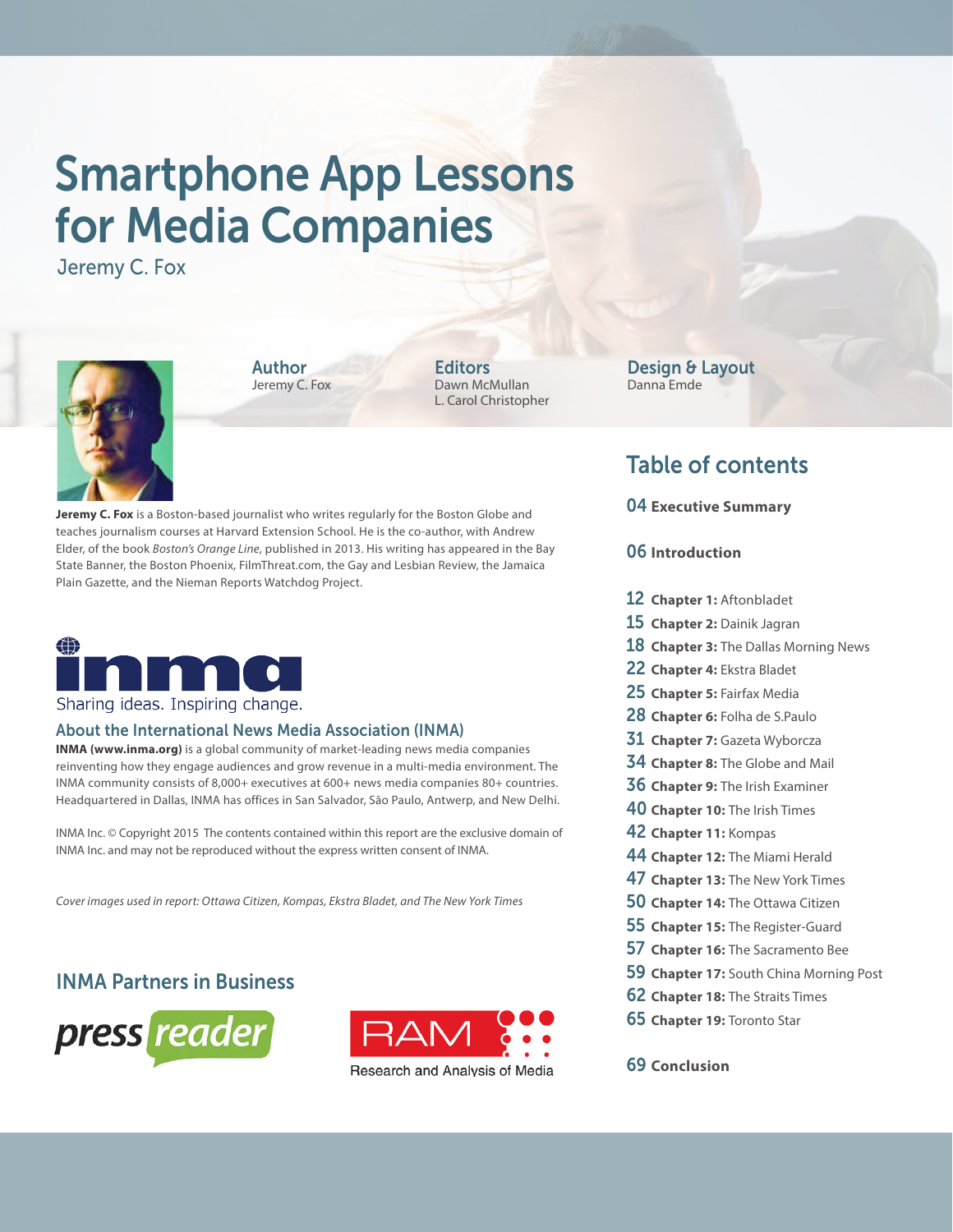## Executive Summary

Your audience has a smartphone. Your audience likely has downloaded your app. For many of you, that part of the battle is over. Your challenges now are to draw your readers into using your media company's app or apps and to bring in revenue.

Two facts stand out:

- $\triangleright$  70% of smartphone users have at least one news app; 33% of them actually use it.
- Readers who use a media company's app are the most loyal and spend the most time with the news brand.

Smartphone readers are the readers you  $-$  and your advertisers  $-$  want.

At the INMA World Congress in New York in May 2015, 93% of participants declared mobile among their company's top priorities, just behind future digital growth. Two years ago, improving mobile revenue was a priority for 48% of World Congress participants. In 2014, it was 68%. This year, 91%.

We found 10 key takeaways from our research for this report to help news media company's work toward this goal:

- Focus on your core strengths. If that's one app, go with it. If that's five or 13, that works, too.
- $\blacktriangleright$  News is the most popular app with readers, with sports following closely behind.
- <sup>u</sup> Your niche is your niche. Embrace it. For The Washington Post, that's its connection with Amazon. For Dainik Jagran, it's education. At Kompas and The New York Times, it's a crossword puzzle.